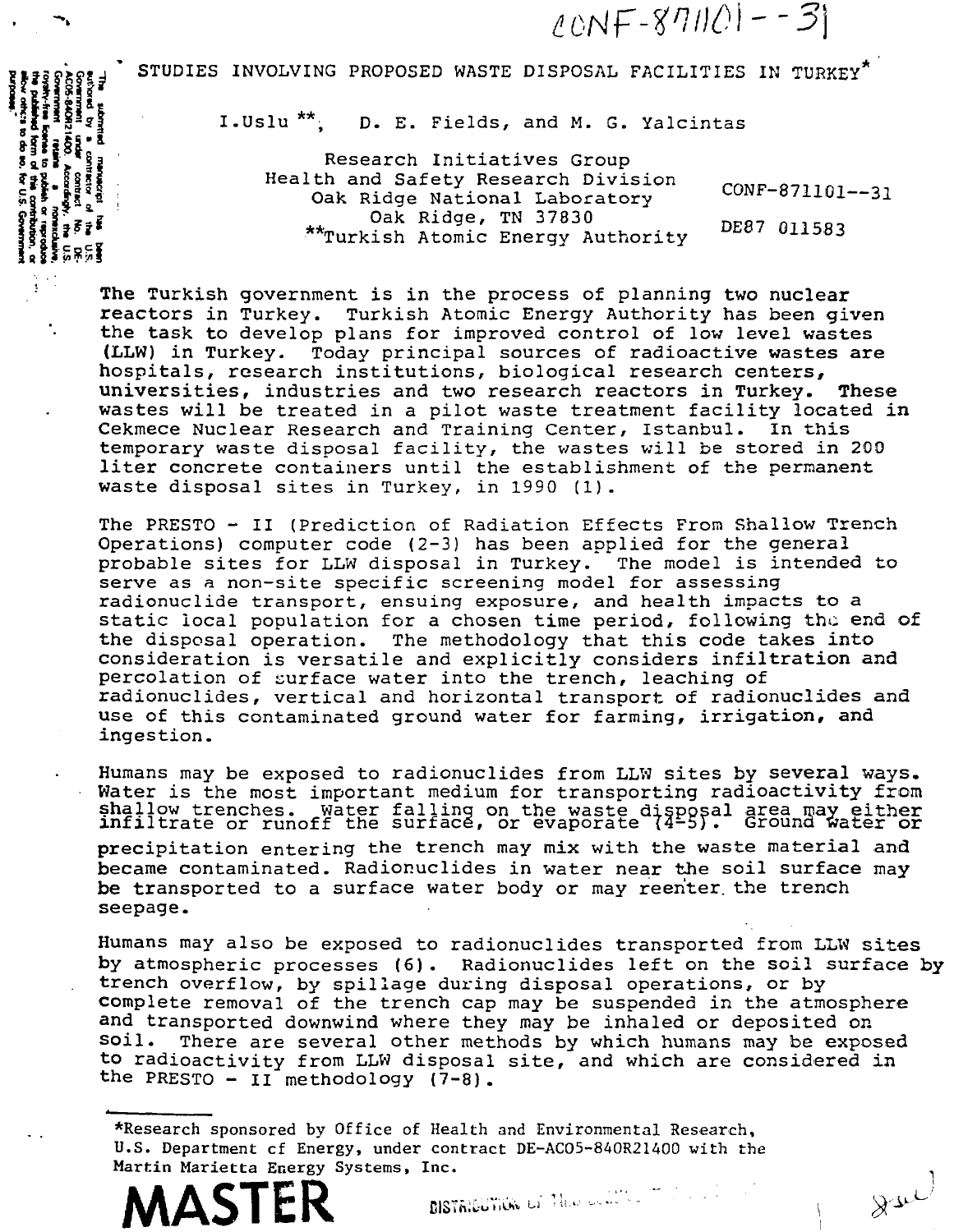Processes considered in calculating individual or population exposures include: ground water transport, precipitation, runoff, trench water overflow and seepage, chemical exchange, leaching, trench cap erosion, stream dilution and atmospheric dispersion of contaminated soil followed by inhalation or deposition on crops and land.

 $\mathbb{Z}_4$  .

Preliminary simulation using the PRESTO - II computer code has been run for the site in Koteyli - Balikesir, Turkey. This example simulation was performed using the same radionuclide data set believed representative of the LLW disposal facility in Barnwell, South Carolina. Site environmental variables were selected to typify credible worst case exposure scenerios. Radionuclide inventories are primarily based on estimated waste composition rather than measured values. The results are tabulated in Table I . Using the same radionuclides data set, Koteyli Turkey Site annual intake by ingestion is higher than the Barnwell South Carolina site; however values are approximately equal in the case of annual intake by inhalation.

## TABLE - I

Output Values of PRESTO II for Barnwell and Koteyli Turkey (pci/yj

| Nuclide   | Annual Intake<br>by Ingestion,<br>Barnwell | Annual Intake Annual Intake<br>by Inhalation, by Ingestion,<br>Barnwell | Koteyli Turkey | Annual intake<br>by inhalation,<br>koteyli Turkey |
|-----------|--------------------------------------------|-------------------------------------------------------------------------|----------------|---------------------------------------------------|
| $H-3$     | $1.44 E-10$                                | $2.65 E-13$                                                             | $3.79 E - 08$  | $6.38 E-13$                                       |
| $C-14$    | $7.53 E+03$                                | 7.85 E-17                                                               | $1.37 E - 05$  | $1.88 E-16$                                       |
| $MN-54$   | $1.61 E-08$                                | $5.84 E-11$                                                             | 8.81 E-08      | $2.34 E-11$                                       |
| $FE-55$   | $3.96 E-07$                                | $6.43 E-10$                                                             | $1.41 E-05$    | $3.09$ $E-10$                                     |
| $CO-60$   | $2.00 E - 06$                              | $4.93 E - 09$                                                           | $4.28 E - 05$  | $2.41 E - 09$                                     |
| $NI-63$   | $2.27 E-07$                                | $1.87 E-10$                                                             | $5.44 E - 06$  | 7.84 E-11                                         |
| $2N-65$   | $1.58 E - 08$                              | $1.86 E-11$                                                             | $9.09 E-07$    | $1.23 E-11$                                       |
| $KR-85$   | $1.38 E-06$                                | 0.00                                                                    | $1.71 E-07$    | 0.00                                              |
| $SR-90$   | $3.97 E-08$                                | $2.61 E-11$                                                             | $1.52 E-07$    | $1.61 E-11$                                       |
| $TC-99$   | 2.75 E+05                                  | $1.66 E-15$                                                             | 8.51 E+06      | $3.97 E-15$                                       |
| $CD-109$  | 1.11 E-11                                  | 3.81 E-14                                                               | $1.31 E-10$    | $3.76 E-14$                                       |
| $SB-125$  | $8.75 E-12$                                | $2.50 E-14$                                                             | $1.11 E-10$    | $1.26$ E-14                                       |
| $CS-134$  | $1.85 E-07$                                | $4.44 E-10$                                                             | $3.50 E - 06$  | $1.64 E-10$                                       |
| $CS-137$  | $2.52 E-06$                                | $5.52 E-09$                                                             | $4.54 E - 05$  | $2.05 E-09$                                       |
| $CE-141$  | $4.08 E-13$                                | $2.95 E-15$                                                             | $2.13 E-12$    | $1.10 E-15$                                       |
| $CE-144$  | $4.92 E-13$                                | $3.85 E-15$                                                             | $2.54 E-12$    | $1.42 E-15$                                       |
| $PM-147$  | $5.76 E-10$                                | $1.78 E-12$                                                             | $6.57 E-09$    | $8.39 E-13$                                       |
| $RE-187$  | $1.26 E-11$                                | $7.01 E-15$                                                             | $1.29 E - 09$  | $7.25$ E-15                                       |
| PB-210    | $1.17 E-10$                                | $4.03 E-13$                                                             | $4.59 E-10$    | $1.53 E-13$                                       |
| $RA-226$  | $1.05 E-11$                                | $1.08 E-14$                                                             | $2.59 E-10$    | $4.38 E-15$                                       |
| $TH-232$  | 8.44 E-12                                  | $2.88 E-14$                                                             | $3.19 E-11$    | $1.06 E-14$                                       |
| $U - 234$ | $1.12 E-11$                                | $3.85 E-14$                                                             | $7.11 E-11.$   | $2.03 E-14$                                       |
| $U - 235$ | $1.31 E-11$                                | $4.49 E-14$                                                             | $7.18$ E-11.   | $2.37 E-14$                                       |
| $U - 236$ | 1.88 E-12                                  | $6.42 E-15$                                                             | $1.02 E-11$    | $3.39 E-15$                                       |
| $U - 238$ | $1.87 E-12$                                | $6.42 E-15$                                                             | $6.32 E - 08$  | $2.10 E-11$                                       |
| $PU-238$  | $1.42 E-12$                                | $3.95 E-15$                                                             | $1.69 E-11$    | $1.47 E-15$                                       |
| $PU-239$  | $7.41 E-13$                                | $2.01$ E-15                                                             | $9 - 2 E - 12$ | 7.79 E-16                                         |

The PRESTO - II methodology will be used to obtain a preliminary estimate of maximum doses for selected release and exposure scenarios associated with the proposed shallow land disposal areas in Turkey (9-10). Cumulative doses and health risks are calculated for Iindividuals and exposed populations. It will also be used to identify ;nuclides and scenarios that must be considered more carefully.